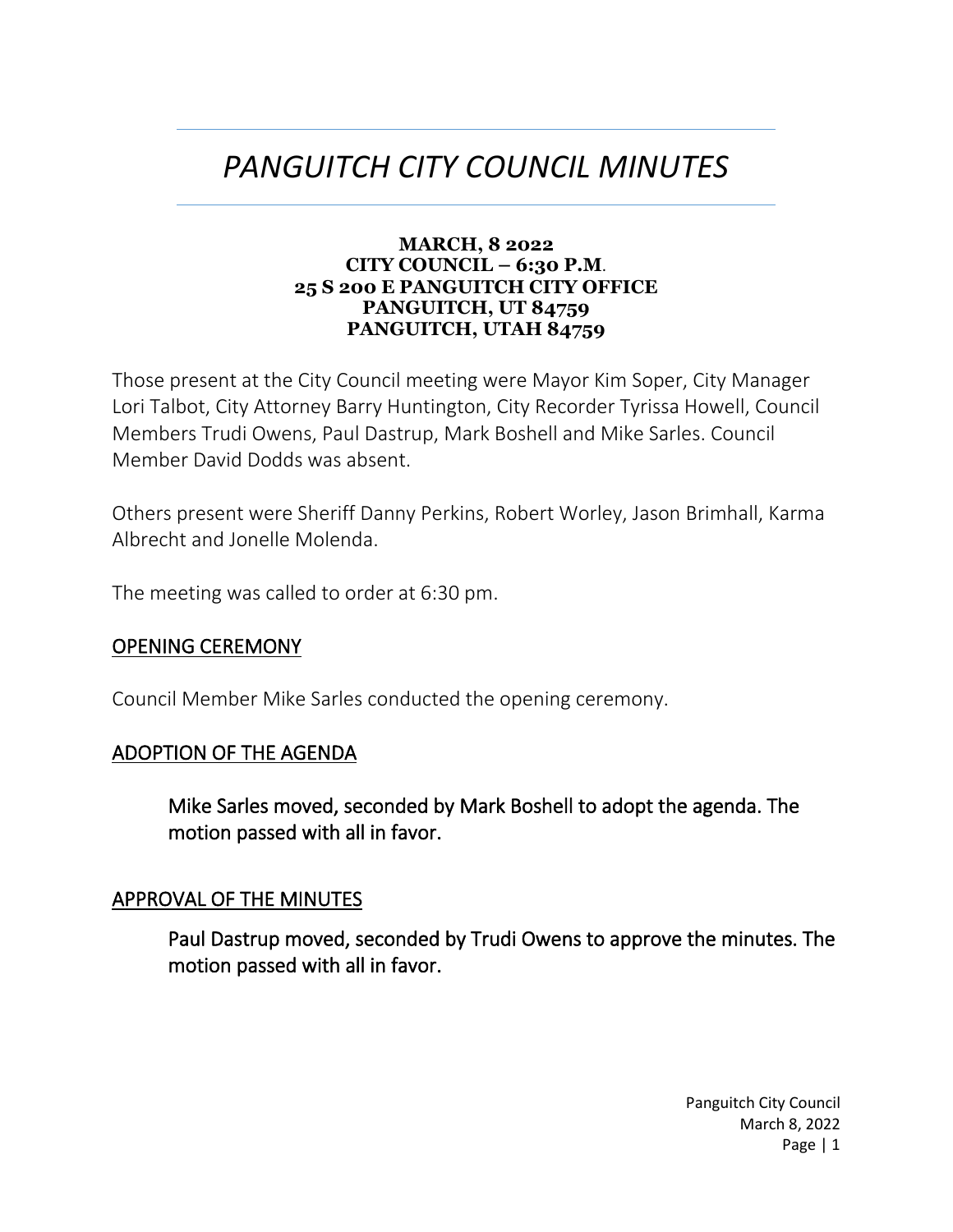## OFFICER REPORT

Sheriff Perkins discussed improvement within the sheriff's office training, daily procedures and policies.

## BID AWARD – WATER TANK LID

Robert Worley stated the sealed bids for the water tank lid project were opened earlier in the day and reviewed. After reviewing the bids his recommendation to the council is to award the bid to Dale Cox Contracting.

Paul Dastrup moved, seconded by Mark Boshell to award the bid to Dale Cox Contracting at \$397,297 contingent on the approval of the CDBG grant. The motion passed with all in favor.

## FIRE STATION EXERCISE EQUIPMENT

City Manager Lori Talbot informed the council that the EMT's and firefighters will be applying for a \$25,000 exercise equipment grant for new exercise equipment. The grant does not require a match.

## KARMA ALBRECHT – MARKETING GRANT PROPOSAL

Karma Albrecht discussed her plan to apply for a marketing grant for advertising. She would like to do a promotional video focusing on Casto Canyon, the Panguitch Valley Balloon Rally, the Triple C, Panguitch Lake, and add in some sights of mountain biking, River Lane, the baseball fields, and the Panguitch Valley. She also talked about focusing on social media and KSL banners. She would like to continue to advertise on Utah.com.

Trudi Owens moved, seconded by Paul Dastrup to approve up to \$6405 for Panguitch City's matching portion of the marketing grant. The motion passed with all in favor.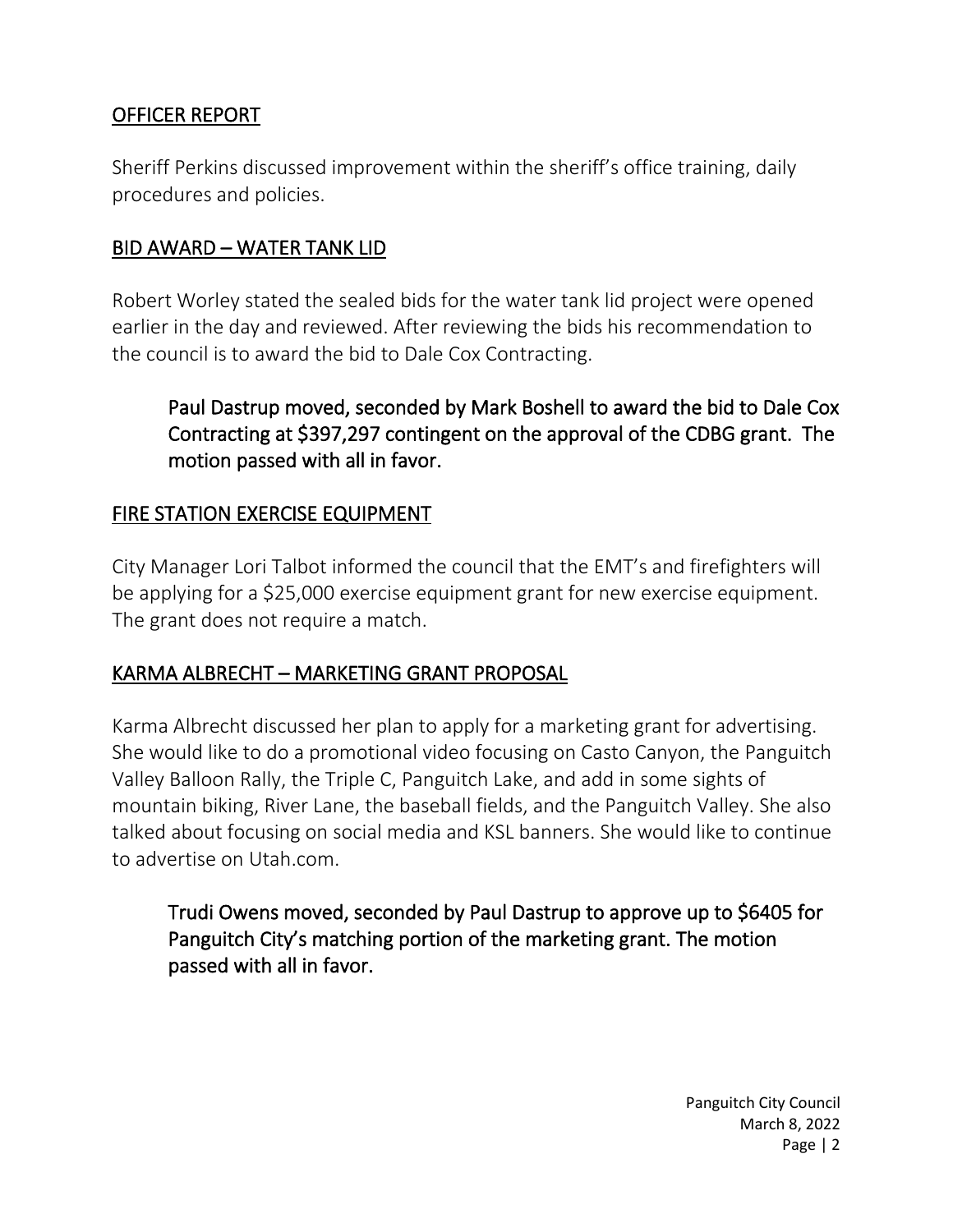## BID AWARD – AIRPORT SEAL AND PAINT RUNWAY

Mike Sarles moved, seconded by Mark Boshell to accept Jviation's recommendation of Straight Strip's bid of \$56,272 to crack seal and paint the asphalt at the airport. The motion passed with all in favor.

## BUSINESS LICENSE- DIXIE FOREST RV RESORT, LLC

Paul Dastrup moved, seconded by Trudi Owens to approve the business license for Dixie Forest RV Resort, LLC. The motion passed with all in favor.

## EXECUTIVE SESSION

Mark Boshell moved, seconded by Paul Dastrup to enter an executive session for personnel with Barry Huntington, Paul Dastrup, Tyrissa Howell, Kim Soper, Lori Talbot, Mark Boshell, Trudi Owens and Mike Sarles in attendance. The motion passed with all in favor.

Trudi Owen moved, seconded by Mark Boshell to exit the executive session. The motion passed with all in favor.

## TRIPLE C MAINTENANCE POSITION

Mark Boshell moved, seconded by Paul Dastrup to offer the Triple C assistant maintenance position at \$30,000 to Scott Allen Thomas. The Motion passed with all in favor.

## DEPARTMENT REPORTS

Master Plan – Council Member Paul Dastrup has been reading through the Master Plan and has found that there is a suggestion that when annexing land Panguitch City should be requiring water rights.

Utah Local Governments Trust – David Church has retired.

Airport – The airport will be receiving \$110, 000 a year for the next five year to be used for infrastructure. Some things our airport needs that the FFA is in favor of is expanding the apron and adding new hangers.

Five Counties – Alyssa Gamble is preparing to run a risk assessment for Panguitch City.